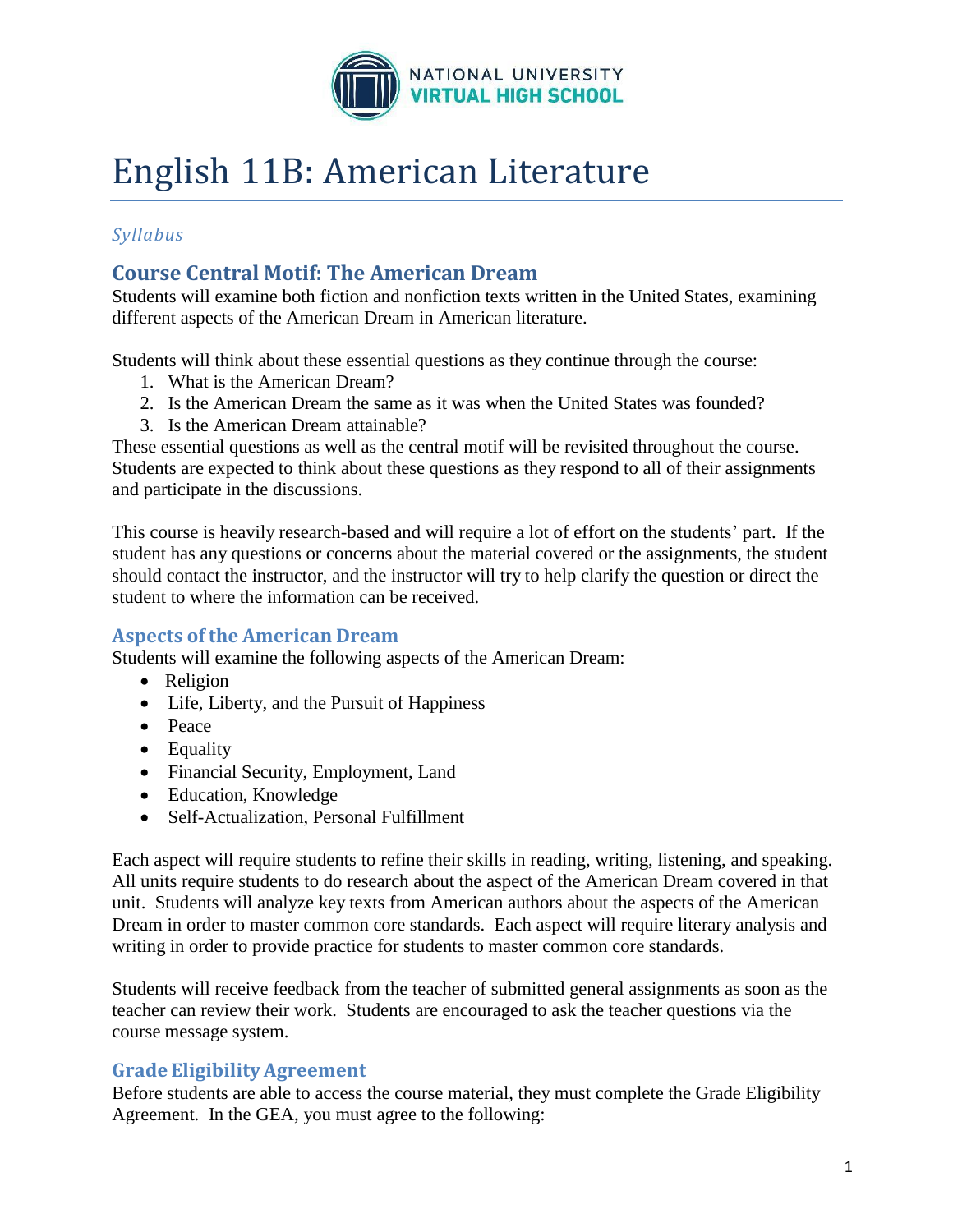

- **Equivalency**: You will complete the equivalent of 90 hours of coursework in the semester, which is the equivalent to a site-based traditional school.
- **Duration**: You will log into your course regularly, and will actively work in your course for a minimum of 4 weeks or 28 days.
- **Pacing**: You will spend a minimum of 11-15 hours per unit and a minimum of 3-4 days per unit actively working within the course. You can submit a maximum of 2 units per week, and you must submit your assignments as you complete them.
- **Assignments**: You will be assessed on all coursework. You will complete 100% of the course assignments for all units. Assignments not submitted by the course deadline will earn "0" points.
- **Plagiarism**: You will not plagiarize by presenting someone else's work as your own. If you use someone else's ideas or words, you must acknowledge and/or use quotations for their words.
- **Academic Plagiarism Check**: Your work will be checked for plagiarism using an online plagiarism technology (where applicable), and if you are caught plagiarizing, you will not be eligible to earn a final grade for this class.
- **Removal**: You will work actively in your course and submit assignments as you complete them so that you can receive teacher feedback. If you do not log in and actively participate in the course on a weekly basis, you may be dropped from the course due to a lack of participation.
- **Gradebook**: You will keep your parents/guardians up to date on your course progress by sharing your gradebook. You will not alter or misrepresent the information presented in your course gradebook in any manner.

In addition, students will need to complete a Grade Eligibility Check after every 2 units. In those GEC, students once again agree to the items in the GEA. Students should not complete the GEC until they have completed all assignments in the units they are working in. Once they have completed the GEC, students need to send a message to their instructor, informing him/her that they have completed it. Once the instructor has reviewed the student's gradebook and participation, the next units will be unlocked.

## **Academic Honesty, MLA, Credibility, and Writing Pre-Test**

All students must show their understanding of academic honesty, MLA, and credible resources before they begin working in this class. Because there is so much research and writing done in this class, it is important for students to thoroughly comprehend these items. To show this, there are 3 assignments students must complete and have cleared before any of their other work will be graded. The points for these assignments will not count towards their over-all grade, but students must earn full credit on the 3 assignments in order to clear them. Students may resubmit these 3 items as many times as they need to clear them. All 3 items are located in the "START HERE" link in the top left side of the course.

The Academic Honesty & MLA Quiz is a 15 multiple choice question quiz about plagiarism and MLA citations. There are links to PowerPoint presentations and other resources that will teach students about these things if they are not already familiar with them.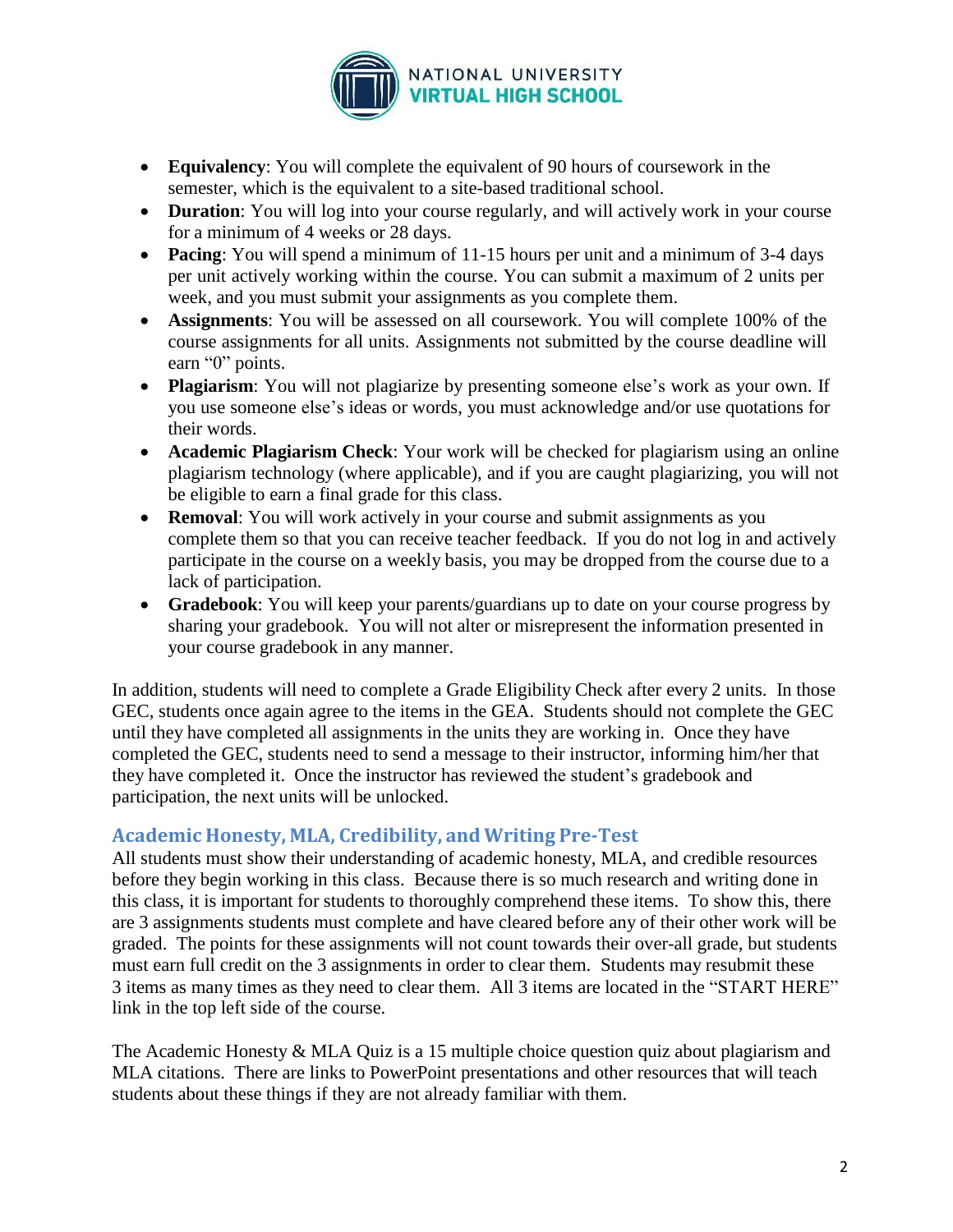

The Credibility assignment goes over how to determine if a source is reliable or not. Wikipedia is not an acceptable source for any research assignment. Review the PowerPoint lecture and then complete the assignment as directed.

The Writing Pre-Test is a research essay designed to show the instructor the students' writing style and that they can apply the use of credibility and MLA in an essay. Students may write about any topic they wish, but they must complete research on the topic, and include a minimum of 3 different *types* of credible sources in their essays. Students must include in-text citations that correlate with the sources listed in the Works Cited page.

## **ReadingMaterial**

There is no required textbook for this course. All reading material can be downloaded or read online, and links are provided. Students who wish to read hard-copy versions of the material can go to their local library to borrow it, or purchase it from another source, such as Amazon.

## **ReadingQuizzes**

Every unit has a reading quiz with reading comprehension questions about the required reading selections. Students should read the required selections and take the quiz before continuing on to complete the assignments for the unit. It is advised that students review the unit's lectures and assignments before taking to quiz to become more familiar with the reading material. If the students do not understand the reading material or they have further questions about the reading material, they are encouraged to contact their instructor for help and clarification before they use outside resources.

## **BackgroundResearch**

Students will be required to do research about a particular subject relating to each unit's theme. Research can be done with traditional books as well as online, but all sources must be properly cited according to MLA Standards.

## **UnitAssignments**

Each unit has a group of assignments for students to work on towards their understanding of common core standards in relation to the reading assignments. Questions require students to analyze the literature read in that unit, and should not require any outside research unless otherwise stated. Students must answer the assignment questions in well thought out responses, including supporting details from the literature in that unit. All responses should follow basic grammatical rules. Students should be sure to submit their work using the provided worksheet as an attachment to the appropriate dropbox. Any assignment submitted in the comment box for the assignment will not be accepted. All submitted work should be in a .doc, .pdf, or .ppt format for your instructor to be able to view it in the course.

## **Vocabulary & Grammar**

In this course students will be studying in depth types of sentences. Students will review the parts of speech, learn parts of sentences, understand the differences between phrases and clauses, and go over the 4 different types of sentences. Students will look at how authors use the different sentence types to enhance their writing. Each unit will provide resources to learn about the topic covered in that unit's V&G assignment and then students will apply what they learned to the literature from that unit, and there will be a final using the skills learned in the  $8<sup>th</sup>$  unit.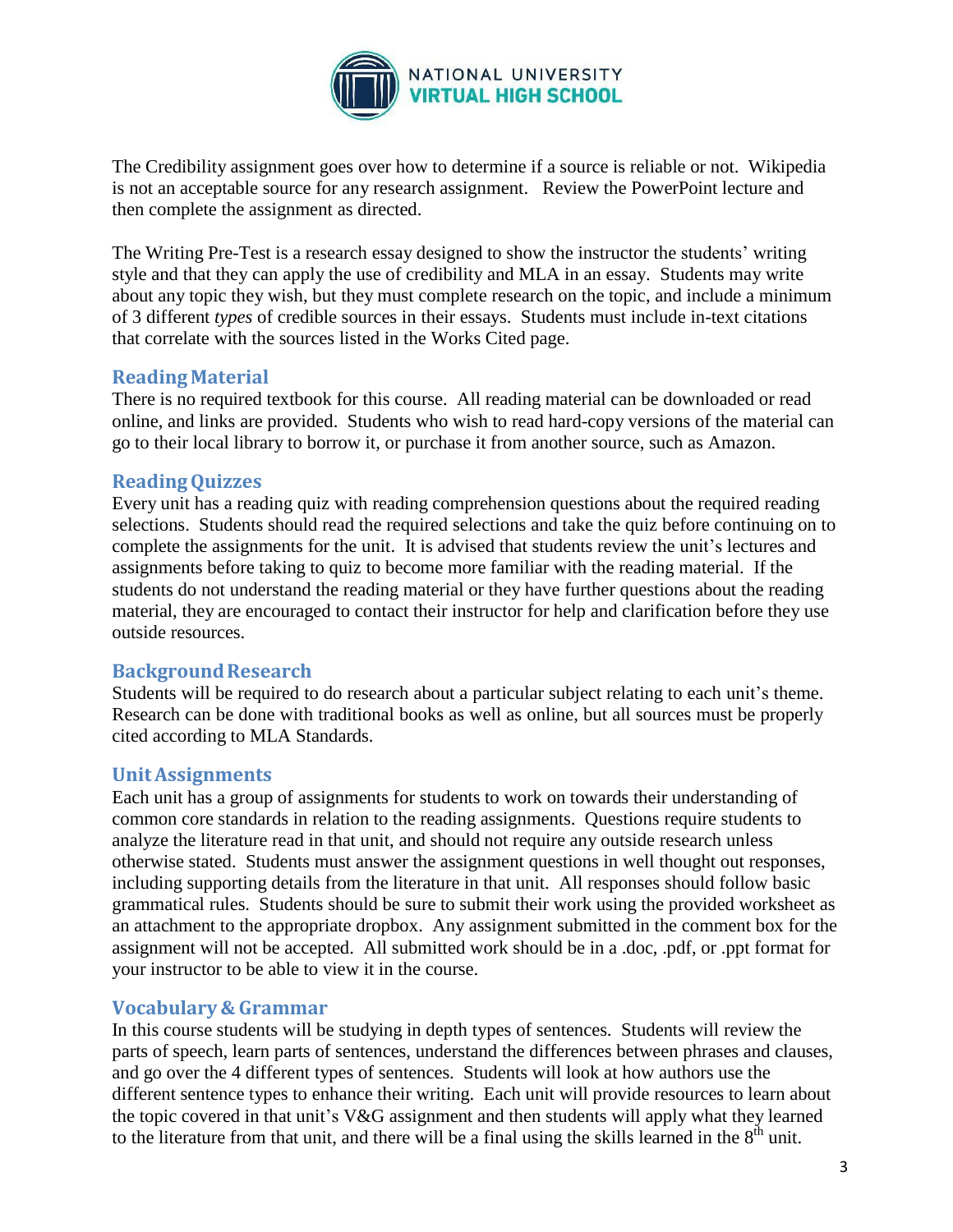

#### **Writing Workshops and Unit Assessments**

At the end of every unit there is an Unit Assessment that is usually a formal writing assignment that shows the instructor that the student understood the material covered in that unit. Before the Unit Assessment, students must complete the Writing Workshop. The Writing Workshop will prepare the student for the Unit Assessment. Students should pay close attention to the directions in the Writing Workshop and Unit Assessment. If students would like feedback on their work prior to submitting their final draft Unit Assessment, they should leave a comment for the instructor with the Writing Workshop assignment submission or send a message to the instructor with an attachment of a draft of the writing assignment. Because Unit Assessments are considered like a unit test, they cannot be made up unless the instructor specifically allows it; therefore, students should be sure to submit their Unit Assessment free from errors and on topic. The NU [Writing](http://www.nu.edu/OurPrograms/StudentServices/WritingCenter.html) Center is a free writing tutoring service for all NUVHS students, and students are highly encouraged to use the Writing Center for help with their writing.

#### **ThreadedDiscussions**

Every unit has a minimum of 2 discussion topics that students must respond to. Discussions count for students' participation grade, so it is very important for students to actively participate in discussions. In order to earn full participation credit, students must post an original response to each unit's discussion topics. Original responses should be well developed and thought out, citing specific examples from the texts and sources used in the course. Original discussion posts should be at least 200 words long.

In addition to the student's original response, for every discussion topic, students must respond to a minimum of 2 other classmates' posts. Discussions cannot be one-sided. Students must actively engage with their classmates in every discussion. They should be very specific when they respond to their classmates. They cannot just say that they agree or disagree with a classmate; they should state specifically why, citing examples from their text. If a classmate responds to a student's post, that student should be polite and respond back, engaging in the conversation, and developing the content of the threaded discussion topic. Responses to classmates should be at least 100 words long each. If a student's responses to 2 classmates do not total at least 200 words, the student should respond to more classmates' posts to increase the amount of words responded to classmates. If a student is the first or second student to post to a discussion topic, he or she should go back at a later date and respond to classmates once more have participated. As long as a unit is still open, student are encouraged to go back to previous unit discussions and further participate in the threads. If a student is working at a faster pace than all other classmates, and there are discussions where that student is the only poster, and the student has completed the course, the student needs to contact the instructor.

## **Midterm**

At the end of the  $4<sup>th</sup>$  Unit, there is a course Midterm. This midterm requires students to write précis and an essay that will show their instructor how they are learning the material in the class by that point, addressing the essential questions, and their ability to put that information from the different units together to answer a direct question.

## **Finals**

In the  $8<sup>th</sup>$  Unit, at the end of the course, there will be 4 final exams and a threaded discussion. Students will be asked to read certain selections pertaining to the over-all theme of the course.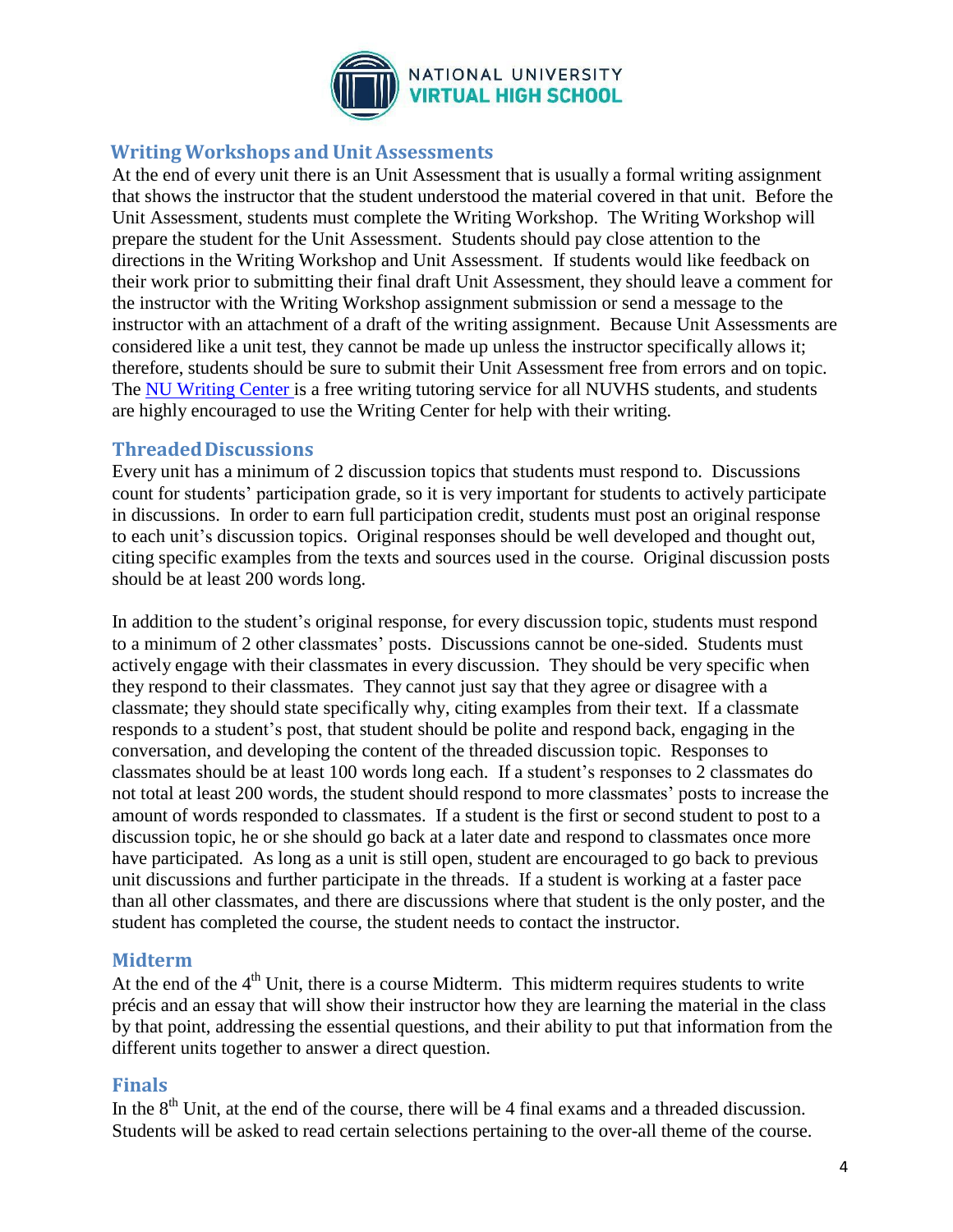

There will be no lectures provided to assist students' understanding of the material, but students are welcome to ask the instructor clarifying questions and can also review credible resources for better understanding of the material; however, all work done in the finals must be completely original work with proper citations for any outside sources used in the finals.

Final I is a reading assessment, similar to the Unit Assignments from Units 1-7. This is to test the students' analysis of the final exam reading material. Each response should be well developed and cite specific examples from the reading selection to support the student's response. Unless otherwise stated, no outside sources should be used in the responses.

Final II is a written exam, where students will be asked to write an essay on a specific topic. Students should plan their essay with their preferred pre-writing technique, write a rough draft of their essay, then make any revisions necessary, and submit the final draft version for this exam. Essays must follow traditional conventions in structure and grammar, as well as following MLA format for citations.

Final III is a timed exam to check for reading comprehension and analysis. It consists of multiple choice, short answers (approximately 1 paragraph each), and an essay response (a minimum of 3 paragraphs, with an introduction, body, and conclusion). Students have 2 hours to complete this timed exam.

Final IV is a review of the vocabulary and grammar assignments from the whole course. Students will apply the lessons of the V&G to a single assessment. It would be helpful for students to take notes throughout the V&G assignments, and then they can use those notes on the exam.

## **CourseProject**

At the **end of the course**, students will be completing a two-part project where they will compile a scrapbook representing their personal history, and completing a research assignment on the American Dream and making a product based on that research. Students should read through the project guidelines and work on the project throughout the course, to submit at the end of the course.

#### **CourseOutline**

| Unit     | <b>Activities</b>                                                                         |  |
|----------|-------------------------------------------------------------------------------------------|--|
| Unit 1   | Read "Sinners in the Hands of an Angry God," "The Minister's Black                        |  |
| Religion | Veil," and <i>The Crucible</i>                                                            |  |
|          | Review Lectures on Sermons, Parables, Literary Analysis, Reading<br>Strategies, and Salem |  |
|          | Take Reading Quiz                                                                         |  |
|          | Do Background Research PowerPoint about a religion of your choice                         |  |
|          | Complete Unit Assignments                                                                 |  |
|          |                                                                                           |  |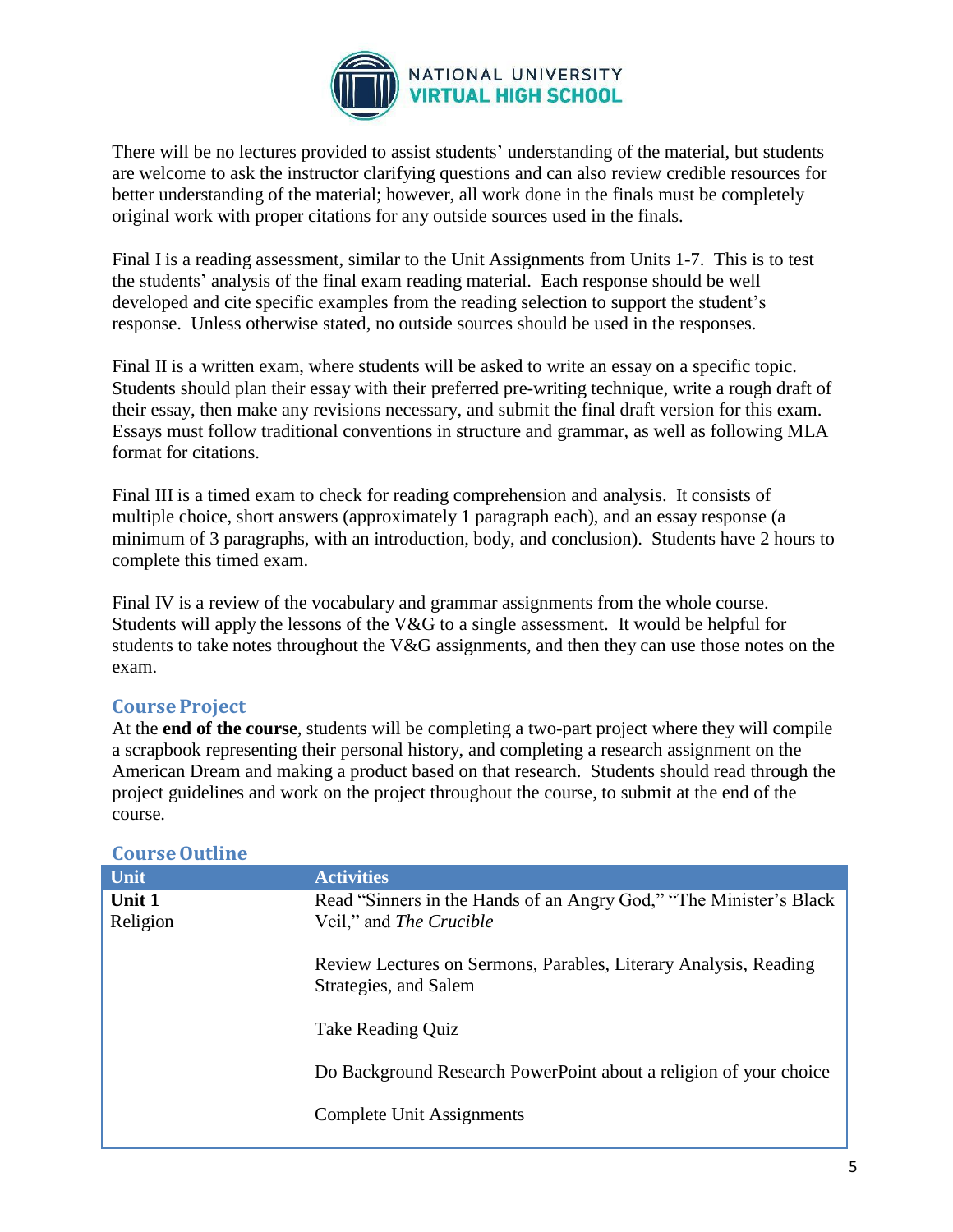

|                                                       | Complete Vocabulary & Grammar Assignment on Parts of Speech<br>Review                                                                                                                                                                        |  |  |
|-------------------------------------------------------|----------------------------------------------------------------------------------------------------------------------------------------------------------------------------------------------------------------------------------------------|--|--|
|                                                       | <b>Complete Writing Workshop about Parables</b>                                                                                                                                                                                              |  |  |
|                                                       | Complete Unit Assessment Writing a Parable                                                                                                                                                                                                   |  |  |
|                                                       | Participate in Threaded Discussions                                                                                                                                                                                                          |  |  |
| Unit 2                                                | Read "Speech in the Virginia Convention," "Speech in the                                                                                                                                                                                     |  |  |
| Life, Liberty, and the<br><b>Pursuit of Happiness</b> | Convention," The Declaration of Independence, "Sympathy," "Caged<br>Bird" by Maya Angelou "Caged Bird" by Alicia Keys, "The Story of<br>an Hour," and "Winter Dreams"                                                                        |  |  |
|                                                       | Review Lectures on Persuasion, Speeches, Characterization, Irony,<br>and Rhetoric                                                                                                                                                            |  |  |
|                                                       | <b>Take Reading Quiz</b>                                                                                                                                                                                                                     |  |  |
|                                                       | Do Background Research Assignment about a World-Wide Bill of<br>Rights                                                                                                                                                                       |  |  |
|                                                       | <b>Complete Unit Assignments</b>                                                                                                                                                                                                             |  |  |
|                                                       | Complete Vocabulary & Grammar assignment on Parts of Sentences                                                                                                                                                                               |  |  |
|                                                       | Complete Writing Workshop about Rhetorical Appeals, Strategies,<br>and Techniques used in Speeches                                                                                                                                           |  |  |
|                                                       | Complete Unit Assessment Writing and Presenting a Persuasive<br>Speech                                                                                                                                                                       |  |  |
|                                                       | Participate in Threaded Discussions                                                                                                                                                                                                          |  |  |
| Unit 3<br>Peace                                       | Read George Washington State of the Union Address, John F.<br>Kennedy's Inaugural Address, "Peace and War in American Poetry,"<br>Lincoln's Gettysburg Address, Lincoln's Second Inaugural Address,<br>"The New Colossus," and "War is Kind" |  |  |
|                                                       | Review Lectures on Diction, Reading Informational Materials, Using<br>Background Knowledge, "The New Colossus," and "War is Kind"                                                                                                            |  |  |
|                                                       | <b>Take Reading Quiz</b>                                                                                                                                                                                                                     |  |  |
|                                                       | Do Background Research on wars the USA have been involved in                                                                                                                                                                                 |  |  |
|                                                       | <b>Complete Unit Assignments</b>                                                                                                                                                                                                             |  |  |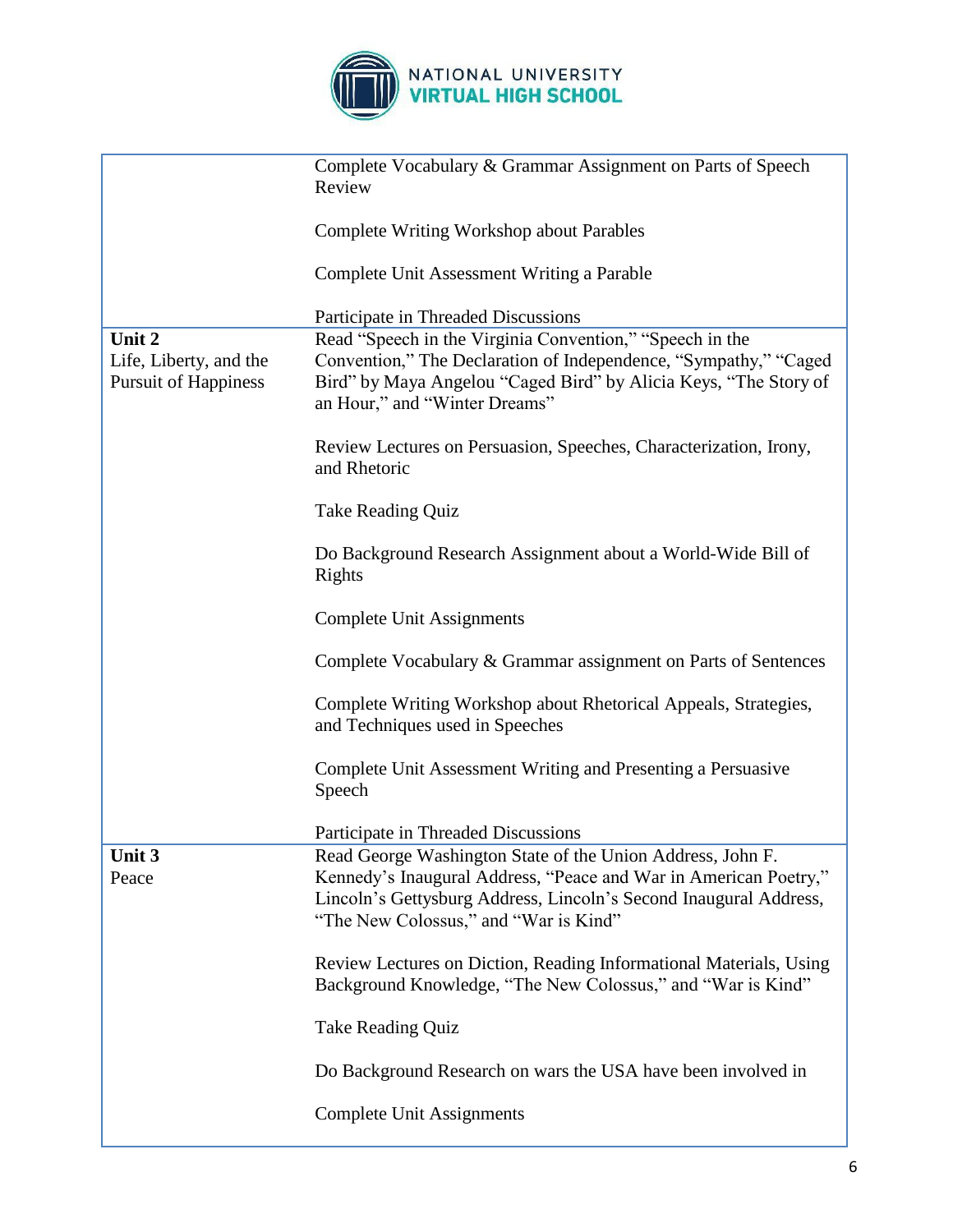

|                                                  | Complete Vocabulary & Grammar assignment on Phrases and<br>Clauses                                                                                                                                                                                                                                       |
|--------------------------------------------------|----------------------------------------------------------------------------------------------------------------------------------------------------------------------------------------------------------------------------------------------------------------------------------------------------------|
|                                                  | Complete Writing Workshop writing a précis on a student essay at<br>the U.S. Institute of Peace                                                                                                                                                                                                          |
|                                                  | Complete Unit Assessment writing an essay on the current USIP<br>contest topic (students do not need to actually enter the contest)                                                                                                                                                                      |
|                                                  | Participate in Threaded Discussions                                                                                                                                                                                                                                                                      |
| Unit 4<br>Equality                               | Read the Emancipation Proclamation, "Sojourner Truth, An Account<br>of an Experience with Discrimination," "Let Us Reason Together,"<br>"Letter from Birmingham Jail," "The Ballot or the Bullet," and "The<br>Problem We All Live With"                                                                 |
|                                                  | Review Lectures on Civil Rights Movement, Events of the Civil<br>Rights Movement, Primary Source, Primary vs. Secondary Sources,<br>Primary and Secondary Sources, "Ballot or the Bullet," Emancipation<br>Proclamation, The Civil War and Emancipation, The Harlem<br>Renaissance, and W. E. B. Du Bois |
|                                                  | Take Reading Quiz                                                                                                                                                                                                                                                                                        |
|                                                  | Do Background Research PowerPoint on a fight for equality                                                                                                                                                                                                                                                |
|                                                  | Complete Unit Assignments                                                                                                                                                                                                                                                                                |
|                                                  | Complete Vocabulary & Grammar assignment on Simple Sentence<br><b>Structures</b>                                                                                                                                                                                                                         |
|                                                  | <b>Complete Writing Workshop about Primary Sources</b>                                                                                                                                                                                                                                                   |
|                                                  | Complete Unit Assessment Writing a Source Analysis Essay                                                                                                                                                                                                                                                 |
|                                                  | Participate in Threaded Discussions                                                                                                                                                                                                                                                                      |
|                                                  | Complete Midterm Précis and Essay Writing Assignment                                                                                                                                                                                                                                                     |
| Unit 5<br>Financial Security,<br>Financial, Land | Read "The Devil and Tom Walker," "I Hear America Singing," from<br>The Grapes of Wrath, and "A Pair of Silk Stockings"                                                                                                                                                                                   |
|                                                  | Review Lectures about Point of View; Free Verse; Voices from the<br>Dust Bowl; <i>The Grapes of Wrath</i> ; Realism, Naturalism, and<br>Regionalism; and Land of Opportunity                                                                                                                             |
|                                                  | Take Reading Quiz                                                                                                                                                                                                                                                                                        |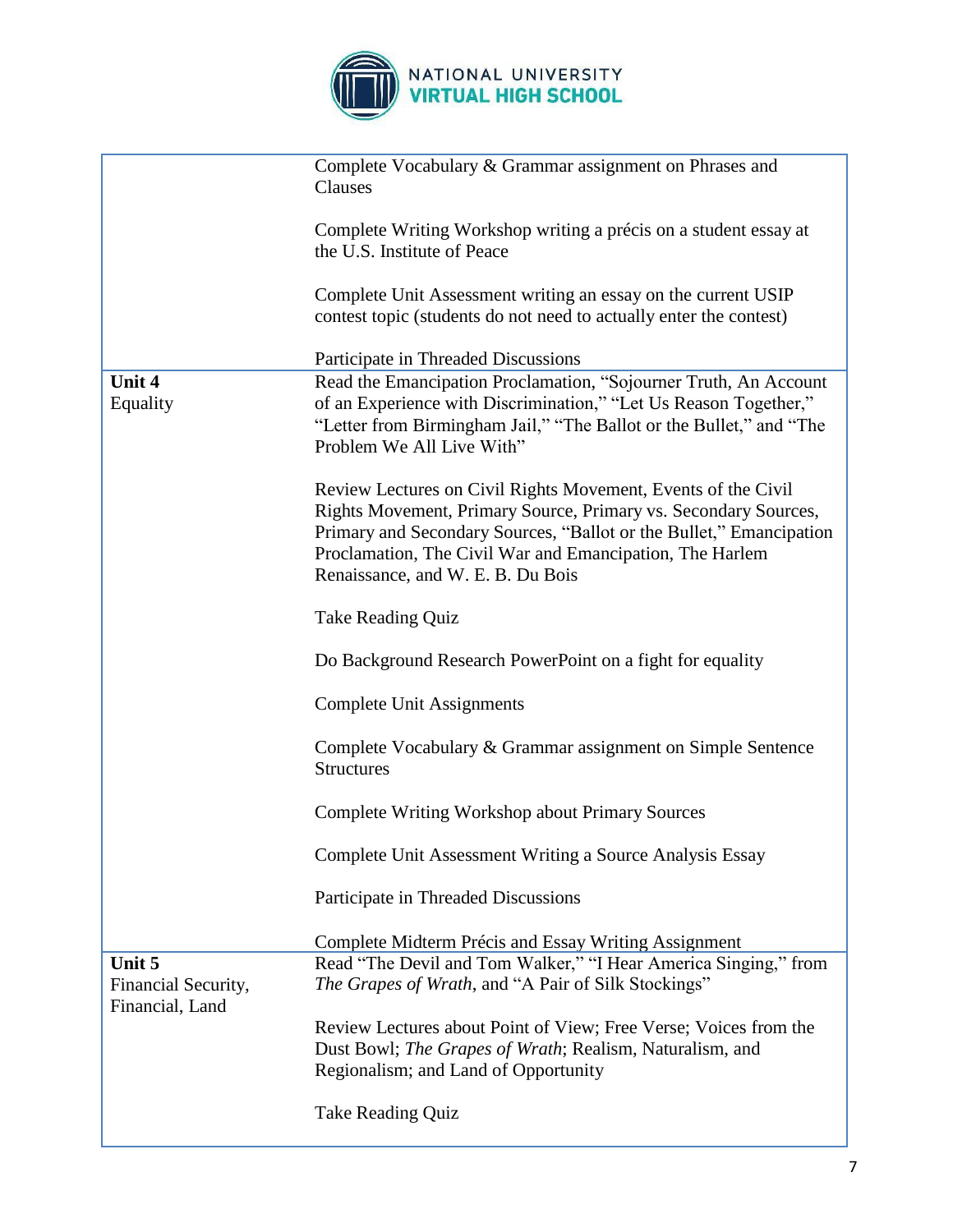

|                                                                 | Do Background Research PowerPoint on economics in the United<br><b>States</b>                                                                              |
|-----------------------------------------------------------------|------------------------------------------------------------------------------------------------------------------------------------------------------------|
|                                                                 | <b>Complete Unit Assignments</b>                                                                                                                           |
|                                                                 | Complete Vocabulary & Grammar Assignment on Compound<br><b>Sentence Structures</b>                                                                         |
|                                                                 | Complete Writing Workshop about Story Diagrams                                                                                                             |
|                                                                 | Complete Unit Assessment Writing a Short Story about a Positive<br>Experience with Finances in the American Dream                                          |
|                                                                 | Participate in Threaded Discussions                                                                                                                        |
| Unit 6<br><b>Education</b> and<br>Knowledge                     | Read from The Autobiography of Benjamin Franklin, "Self-<br>Reliance," "What Libraries Mean to the Nation," and a Letter from<br>Jefferson to His Daughter |
|                                                                 | Review Lectures about Autobiography, Transcendentalism, from<br>"Self-Reliance," Eleanor Roosevelt, and Jefferson Ideology                                 |
|                                                                 | <b>Take Reading Quiz</b>                                                                                                                                   |
|                                                                 | Write Background Research essay about Education Systems                                                                                                    |
|                                                                 | <b>Complete Unit Assignments</b>                                                                                                                           |
|                                                                 | Complete Vocabulary & Grammar assignment on Complex Sentence<br><b>Structures</b>                                                                          |
|                                                                 | Complete Writing Workshop Journal on Virtue Experiment                                                                                                     |
|                                                                 | Complete Unit Assessment Writing an Autobiographical Account of<br>Journal Experiment, Mimicking Franklin's Style                                          |
|                                                                 | Participate in Threaded Discussions                                                                                                                        |
| Unit 7<br>Self-Actualization and<br><b>Personal Fulfillment</b> | Read "Song of Myself," "A Psalm of Life," "Life on the Mississippi,"<br>and "April Showers"                                                                |
|                                                                 | Review Lectures about Introduction to Poetry, Humor and Dialect,<br>Poetry Analysis, Poetry, and Elements of Plot                                          |
|                                                                 | Take Reading Quiz                                                                                                                                          |
|                                                                 | Write Background Reflective Essay on a Motivational Speech                                                                                                 |

ш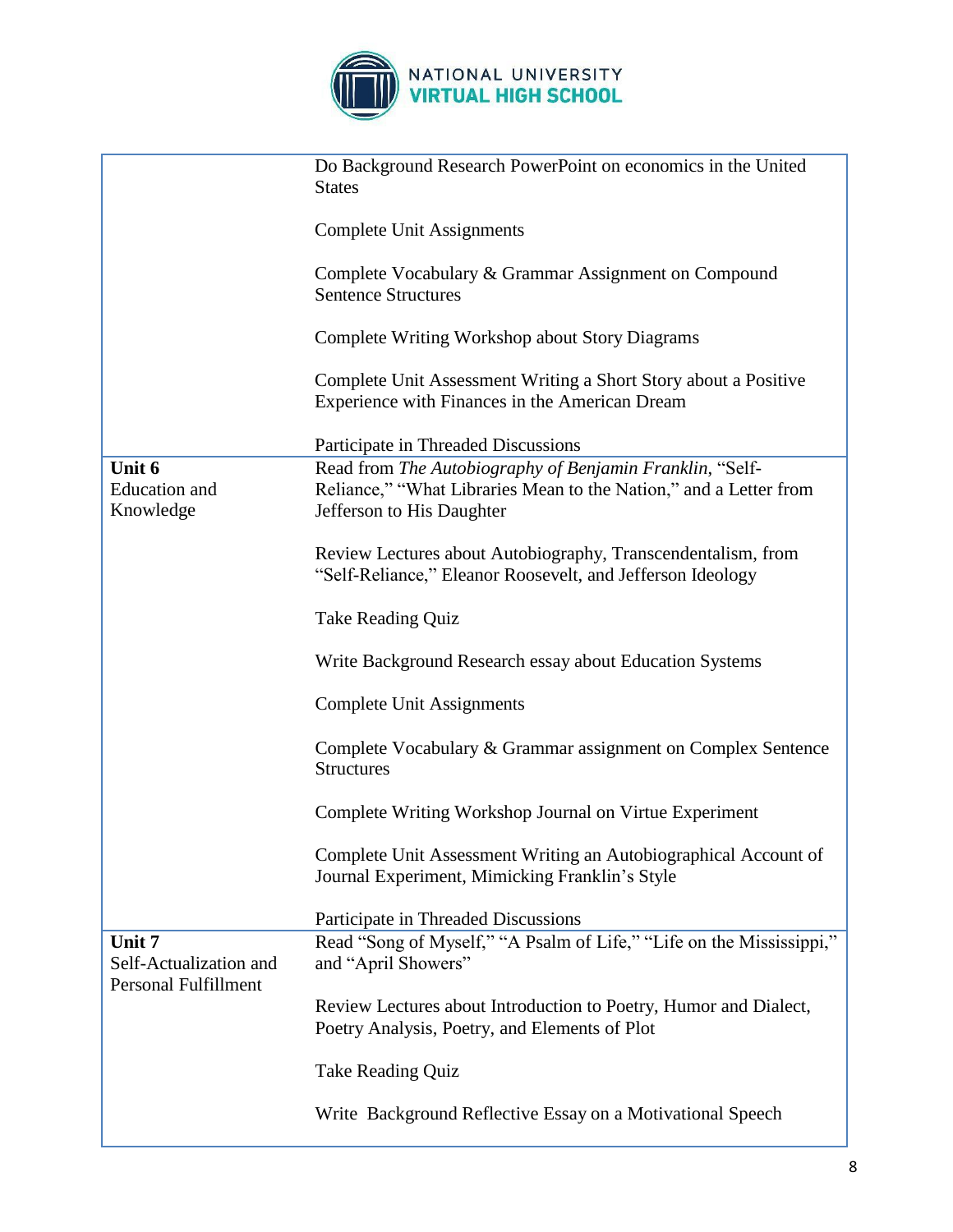

|                         | <b>Complete Unit Assignments</b>                                                                                               |
|-------------------------|--------------------------------------------------------------------------------------------------------------------------------|
|                         | Complete Vocabulary & Grammar assignment on Compound-<br><b>Complex Sentence Structures</b>                                    |
|                         | Complete Writing Workshop Writing a Poem about a Life Lesson                                                                   |
|                         | Complete Unit Assessment Writing a Poetic Analytical Essay                                                                     |
|                         | Participate in Threaded Discussions                                                                                            |
|                         |                                                                                                                                |
| <b>Unit 8</b><br>Finals | Read "The Audacity of Hope," "Freedom from Want," "America and<br>I," "and "Let America Be America Again"                      |
|                         | Take Final I: Reading                                                                                                          |
|                         | Take Final II: Writing                                                                                                         |
|                         | Take Final III: Timed Assessment Take                                                                                          |
|                         | Final IV: Vocabulary & Grammar                                                                                                 |
|                         | Participate in Threaded Discussions                                                                                            |
|                         |                                                                                                                                |
| Project                 | Complete Two Part Project<br>A. Compile a Scrapbook of Your Lifetime<br>B. Choose a Research Role and Create Product Described |
|                         |                                                                                                                                |